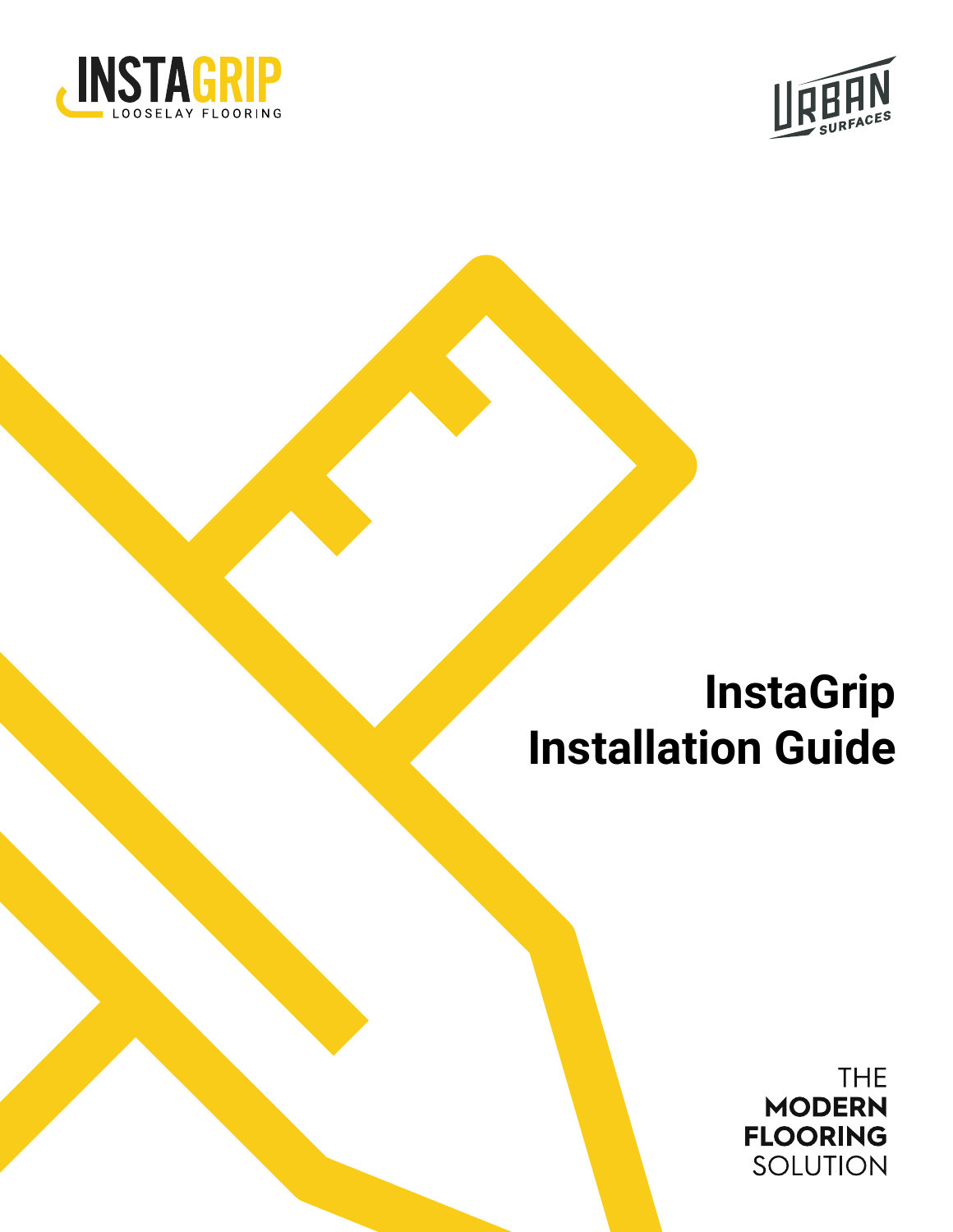

#### PRE-INSTALLATION

SUBFLOOR REQUIREMENTS

RADIANT HEATING SYSTEM

RESILIENT FLOOR COVERING

TILE

OLD ADHESIVE RESIDUAL

UNDERLAYMENTS

ADHESIVE & PRIMER

INSTALLATION OF FLOOR **COVERING** 

ACCLIMATION

PREP

INSTALL

CUTTING

ADHESIVE PATTERN

SMALL ROOM INSTALL

LARGE ROOM INSTALL

COMMERCIAL INSTALL

CUTTING

INSTALL PLANKS

ROLL FLOOR

TOILETS

INSTALLING ON STAIRS

FLOOR CARE

#### **PRE-INSTALLATION**

Following the instructions in this guide are required to ensure your floor is attractive, long-lasting and covered by the manufacturer's warranty. These instructions apply to residential, light-commercial/multi-family, and commercial flooring installations. InstaGrip floors are intended for interior use only and are suitable for above grade, on grade, and below-grade applications. Permanent cabinets, vanities, islands and similar items should be installed prior to installing InstaGrip flooring. InstaGrip flooring can be installed under vanities with legs.

**DO NOT** install in areas that are prone to flooding, or areas that are not climate-controlled.

# **PROTECT**

Protect your floor from exposure to direct sunlight via the use of window treatments or UV-tinting on windows. Discoloration to flooring may occur due to UV fading resulting from direct sunlight exposure. UV/radiant heating from direct sunlight can also cause the temperature of the flooring to rise well above the ambient room temperature leading to damage. Adhesive products for flooring may vary in temperature range requirements and may not match the same specifications of the flooring. Always follow the guidelines for all products used.

#### **OVERAGE ALLOWANCES**

Order 5-10% more flooring than square footage needed to account for cuttings and waste. Failing to purchase enough materials for the job, or not keeping materials for repairs, may result in different dye lots on a future order or products being discontinued. Dye lots (batch numbers) are not recommended to be mixed.

## **PRODUCT INSPECTION**

Check to ensure your flooring is in its original packaging and free from any visible damage or defects. Inspect all material for correct color, design, batch number, size and quantity to finish the job.

#### **NOTE:**

- Some patterns are intended to have high shade variation. Single sample chips may be part of a set from a variegated pattern. It is the responsibility of the dealer and buyer to seek out pattern info prior to purchasing/installing.
- Avoid installing material from different batches across large areas.

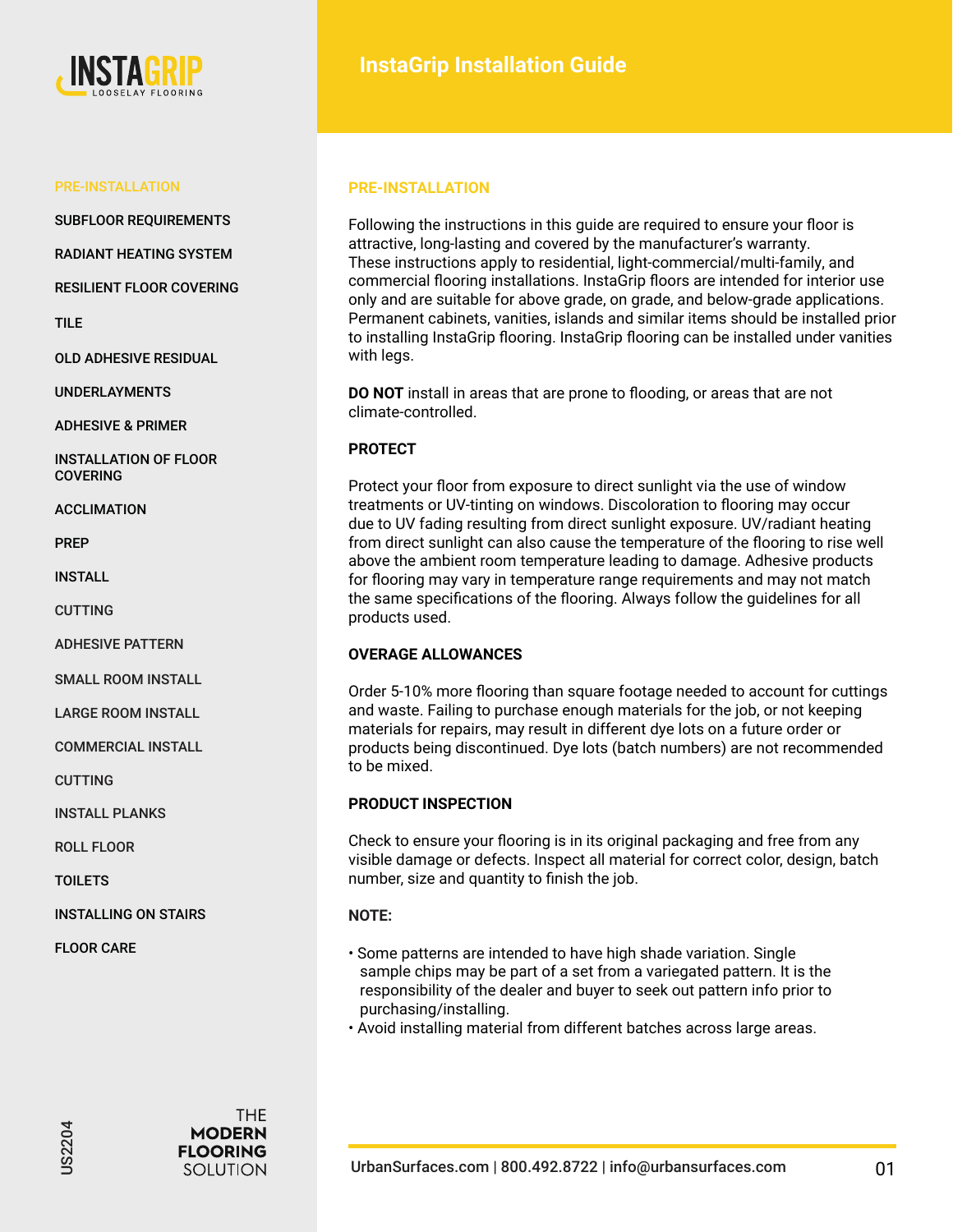

#### PRE-INSTALLATION

SUBFLOOR REQUIREMENTS

RADIANT HEATING SYSTEM

RESILIENT FLOOR COVERING

TILE

OLD ADHESIVE RESIDUAL

UNDERLAYMENTS

ADHESIVE & PRIMER

INSTALLATION OF FLOOR **COVERING** 

ACCLIMATION

PREP

INSTALL

CUTTING

ADHESIVE PATTERN

SMALL ROOM INSTALL

LARGE ROOM INSTALL

COMMERCIAL INSTALL

INSTALL PLANKS

ROLL FLOOR

**TOILETS** 

INSTALLING ON STAIRS

FLOOR CARE

# **SUBFLOOR REQUIREMENTS**

**1.** The subfloor must be level.

**2.** Subfloors must be structurally sound without deflection.

**3.** Must be clean: no construction debris, dust, soil, mud or any other objects on or adhering to the floor; if necessary, scrape and sweep away before the installation; no protrusions of nails, debris, or metals should remain. **4.** Must be free from moisture-related conditions that can damage the installed flooring.

**4.1.** Moisture requirements vary from one subfloor material to another. **4.2.** Test all subfloors for moisture content and document the results. Visual checks are not reliable.

**4.3.** Even though glue down floor coverings are waterproof, moisture levels must still be checked in order to protect the surrounding structure, adhesive, prevent pH damage, and prevent a situation in which mold and/ or mildew could grow.

# **CRAWL SPACES**

Concrete slab or ground must be dry. Ensure that crawl spaces have open vents year-round to ensure proper air circulation and prevent moisture build-up. Crawl space clearance between the earth and underside of joists should be no less than 18" (45.7cm) and the perimeter vent area should be equal to 1.5% of the total square footage of the crawl space or as mandated by code. Crawl spaces should be insulated and have a vapor barrier covering exposed earth.

#### **SUBSTRATES**

It is possible to install InstaGrip Flooring over many existing floor coverings. Any subfloor or underlayment must be installed in accordance with the manufacturer's instructions. All substrates (including existing flooring) to receive vinyl flooring shall be free of: residual adhesive (including cutback adhesive), adhesive removers, alkaline salts, excessive carbonation/laitance, mold, mildew, dust, wax, oil, grease, solvent, paint, or curing, sealing, hardening/ parting compounds, or any other foreign materials. It is the responsibility of the contractor/installer to determine the suitability of the substrate for receiving vinyl flooring.

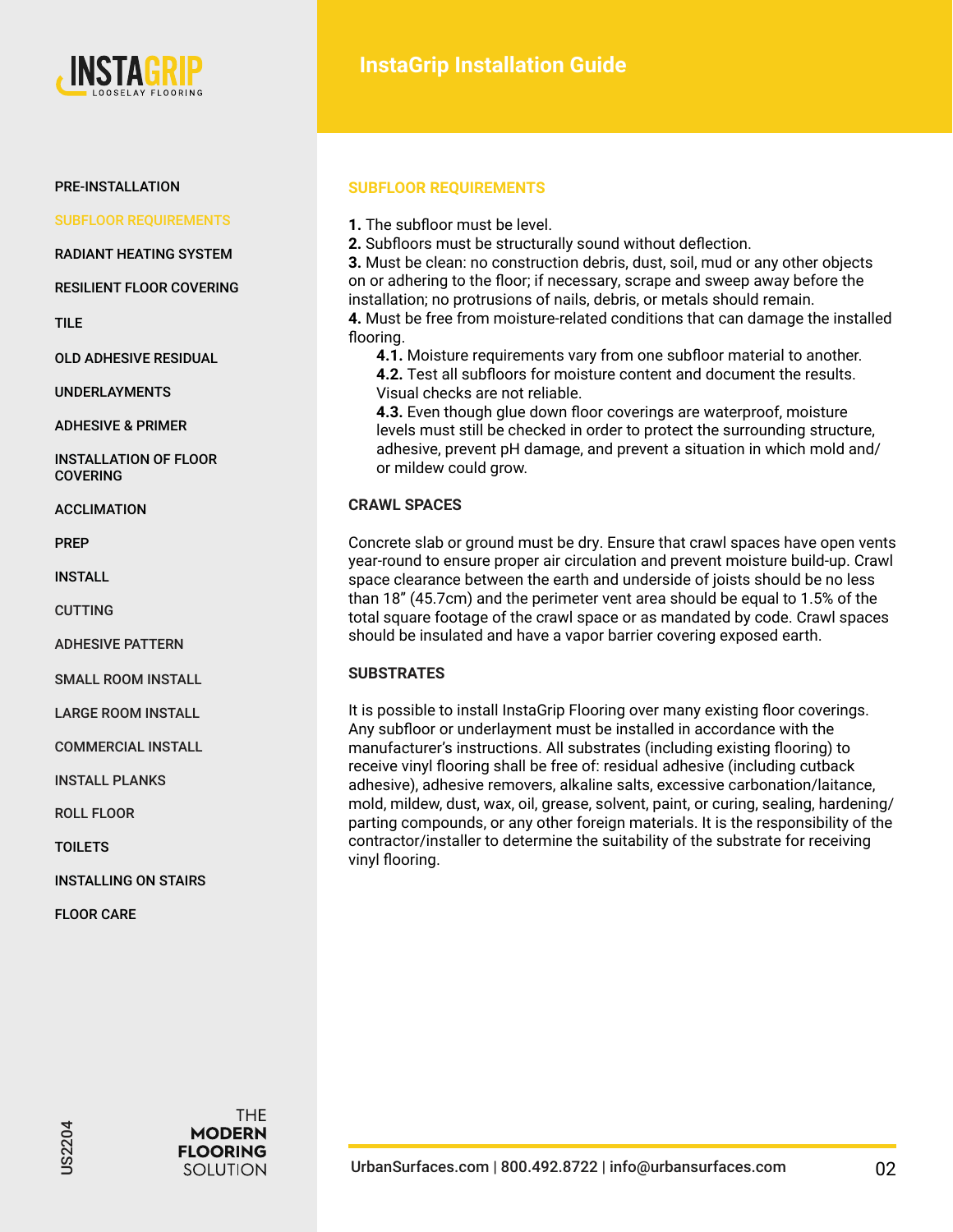

SUBFLOOR REQUIREMENTS

RADIANT HEATING SYSTEM

RESILIENT FLOOR COVERING

TILE

OLD ADHESIVE RESIDUAL

UNDERLAYMENTS

ADHESIVE & PRIMER

INSTALLATION OF FLOOR **COVERING** 

ACCLIMATION

PREP

INSTALL

CUTTING

ADHESIVE PATTERN

SMALL ROOM INSTALL

LARGE ROOM INSTALL

COMMERCIAL INSTALL

INSTALL PLANKS

ROLL FLOOR

**TOILETS** 

INSTALLING ON STAIRS

FLOOR CARE

## **WOOD SUBSTRATES**

**Wood subfloors must be structurally sound and in compliance with local building codes.**

**1.** Double-layered APA-rated plywood subfloors should be a minimum 1" total thickness, with at least 18" of well-ventilated air space beneath (see crawl space requirements).

**2.** Add a layer of APA underlayment grade plywood that is dimensionally stable, non-staining, with a smooth sanded face. Recommended: Birch

**2.1.** There are numerous plywoods out on the market that will impact the adhesive bond. Plywoods that are treated chemically to prevent fire or water can act as a bond inhibitor and must be treated with a primer. Contact Urban Surfaces to insure the plywood used is acceptable for installation.

**2.2.** Chipboard, OSB, Particleboard should be primed to prevent adhesive absorption.

**3. DO NOT** install over sleeper construction subfloors or wood subfloors applied directly over concrete. Sleeper floors and other wood structures on top of concrete that do not meet the crawl space requirements can create moisture issues beneath the subfloor. This can lead to mold, mildew, or even wood rot of the subfloor construction.

**4. DO NOT** apply moisture barriers over wood subfloors.

**5.** Urban Surfaces resilient flooring is not recommended directly over fireretardant treated plywood, presvervative treated plywood or Lauan. The materials used to treat these plywoods and inherent nature of the materials may cause problems with adhesive bonding.

**5.1.** An additional layer of APA rated 1⁄4" thick underlayment should be installed.

**6.** All subfloors must be properly supported and anchored.

#### **STRIP-PLANK WOOD FLOORING:**

Due to expansion/contraction of individual boards during seasonal changes, Urban Surfaces recommends 1⁄4" or thicker APA-rated underlayment panels be installed over these types of subfloors.

#### **MOISTURE IN A WOOD SUBSTRATE:**

Perform moisture tests using a reliable calibrated pin type moisture meter in multiple locations with a calibration setting specified for that subfloor material type. Take a minimum of 20 spread out readings per 1000 sq.ft. Moisture readings should never exceed 14% for wood subfloors. If moisture readings exceed 14%, it should be corrected at the job site before installing Urban Surfaces floors.

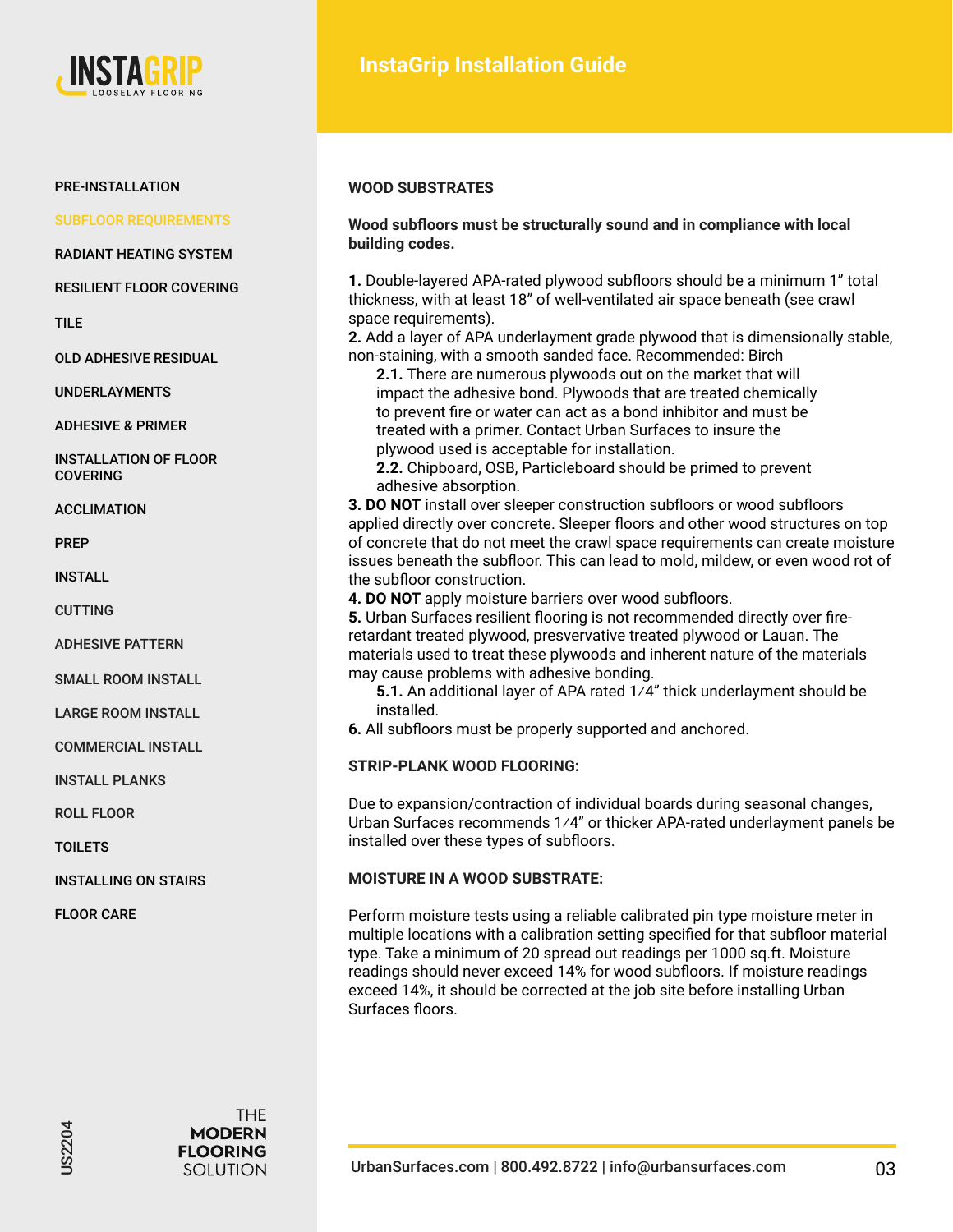

#### PRE-INSTALLATION

SUBFLOOR REQUIREMENTS

RADIANT HEATING SYSTEM

RESILIENT FLOOR COVERING

TILE

OLD ADHESIVE RESIDUAL

UNDERLAYMENTS

ADHESIVE & PRIMER

INSTALLATION OF FLOOR **COVERING** 

ACCLIMATION

PREP

INSTALL

CUTTING

ADHESIVE PATTERN

SMALL ROOM INSTALL

LARGE ROOM INSTALL

COMMERCIAL INSTALL

INSTALL PLANKS

ROLL FLOOR

**TOILETS** 

INSTALLING ON STAIRS

FLOOR CARE

## **CONCRETE SUBSTRATES:**

New or existing concrete subfloors must meet be tested and in accordance with the requirements of the latest edition of ACI 302 and ASTM F710, "Standard Practice for Preparing Concrete Floors to Receive Resilient Flooring."

**1.** Concrete must be dry and fully cured.

**2.** Slabs on or below grade must be free of hydrostatic pressure and have an effective vapor barrier directly beneath the slab.

**3. DO NOT** use curing compounds. If present they can interfere with the bond of the adhesive to the concrete. Contact the substrate manufacturer for assistance if curing agents are present.

**4.** Concrete floors shall be flat, smooth and level to within the floor flatness requirements.

**4.1.** Number System: Overall values of FF 36/ FL 20 may be appropriate for resilient floor coverings.

**4.2.** High spots can be removed by grinding; depressions can be filled with patching compound formulated for use in floor installation. Ensure to use cementitious floor patching compounds that are compatible with the substrate.

**4.3.** Patching or underlayment compounds shall be moisture, mildew, and alkali-resistant and must provide a minimum of 3000 psi compressive strength.

**5.** pH must be between 5.0 and 9.0 pH when performing pH testing. **5.1.** H readings below 5.0 and in excess of 9.0 can have negative effects on resilient flooring and adhesives.

**6.** All slabs to receive resilient flooring must meet local building code requirements including for compressive strength and density.

**6.1.** It is not advised to install a glue down floor over slabs with less than 2500 psi compressive strength.

**7.** Must be hard, dense, and free from powder or flaking.

**8.** All concrete substrates must meet the adhesive requirements including any priming.

#### **MOISTURE IN CONCRETE SUBSTRATES:**

Maximum moisture levels should be determined by the allowable tolerances stated in ASTM F710, ASTM F2170, ASTM F1869 as well as the adhesive and primer manufacturer's instructions. The lowest allowable tolerance must be used when installing resilient flooring.

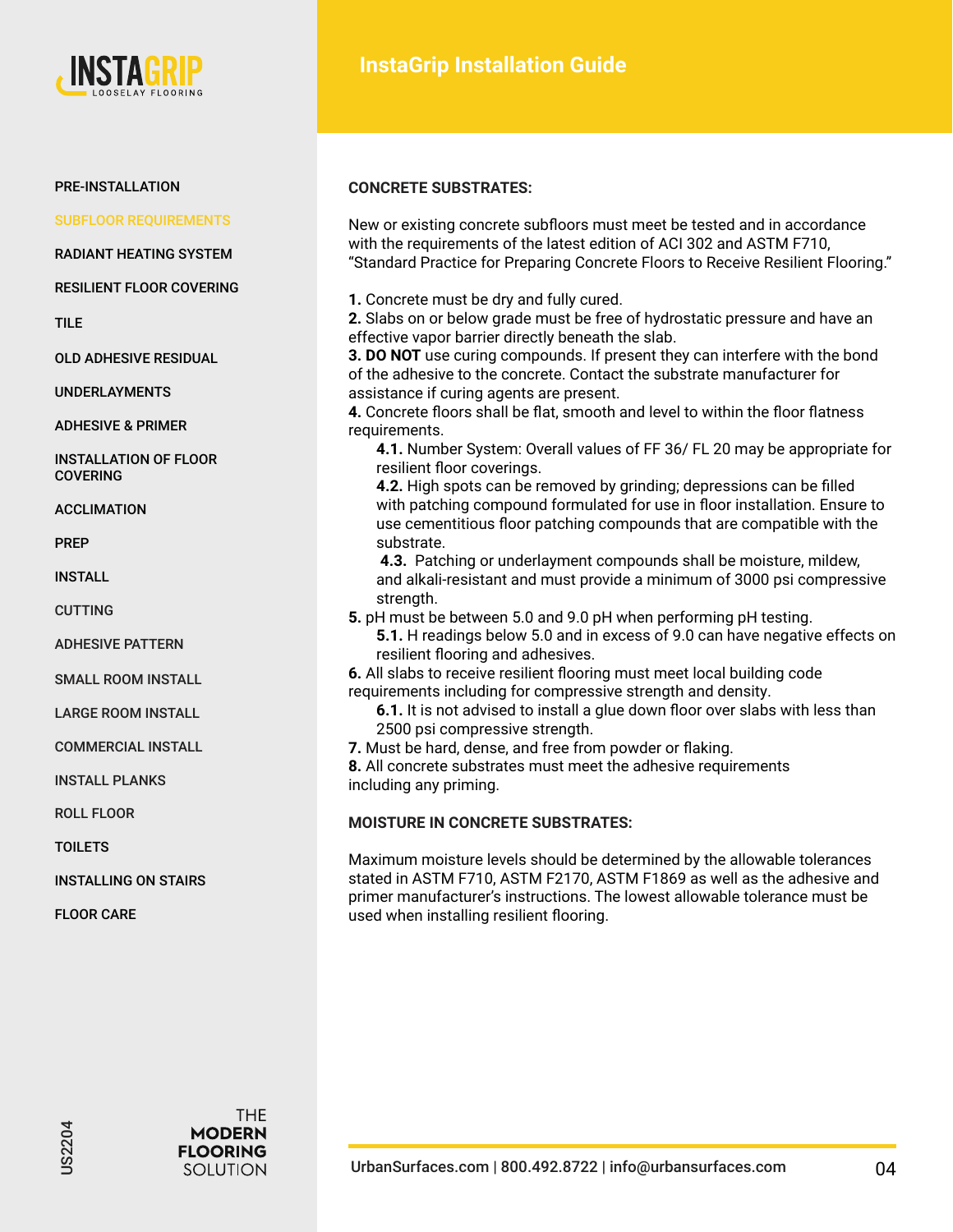

SUBFLOOR REQUIREMENTS

RADIANT HEATING SYSTEM

RESILIENT FLOOR COVERING

TILE

OLD ADHESIVE RESIDUAL

UNDERLAYMENTS

ADHESIVE & PRIMER

INSTALLATION OF FLOOR **COVERING** 

ACCLIMATION

PREP

INSTALL

CUTTING

ADHESIVE PATTERN

SMALL ROOM INSTALL

LARGE ROOM INSTALL

COMMERCIAL INSTALL

INSTALL PLANKS

ROLL FLOOR

**TOILETS** 

INSTALLING ON STAIRS

FLOOR CARE

# **LIGHTWEIGHT CONCRETE & GYPSUM CONCRETE SUBFLOORS**

Lightweight concrete and gypsum concrete subfloors must meet all of the specifications listed under 'Concrete Substrates.' These substrates must also meet these additional requirements:

**1.** Lightweight concrete and gypsum-based underlayment

**1.1.** Slabs with exposure to heavy static and/or dynamic loads should be designed with higher strengths and densities adequate to support such loads.

 **2.** Surface must be permanently dry, clean, and smooth, free of all dust, and structurally sound.

## **RADIANT HEATING SYSTEM: HYDRONIC ONLY**

**1.** Ensuring stable job site conditions, subfloor suitability and proper acclimation are especially important when installing over a radiant heat system.

**2.** Refer to your radiant heat system manufacturer to determine its compatibility with vinyl flooring, and to learn the specific requirements for installation. It is recommended that the user consults with the radiant heating provider for best practices, installation methods, and proper subfloors.

**3.** In-floor radiant components must be a minimum of 1⁄2" (13mm) below flooring within the substrate.

**4.** The surface temperature of the slab should never exceed 85°F (29°C). The heating system should be operational for at least two weeks prior to installation to calibrate temperature settings.

**5.** Flooring cannot be laid directly over radiant heating mats.

**6.** 3-days prior to installation lower the temperature to 65°F (18°C).

**7.** After installation, gradually adjust the temperature in increments of 5°F per day to avoid rapidly heating and cooling the flooring which could lead to damage. The use of an in-floor temperature sensor is recommended to avoid overheating.

## **RESILIENT FLOOR COVERING**

**1.** Must be single-layered, non-cushion backed, full adhered, and smooth.

**2.** Show no signs of moisture or alkalinity.

**3.** Waxes, polishes, grease, grime, oil or other contaminants must be removed. **4.** Cuts, cracks, gouges, dents and other damage and/or irregularities in the

existing flooring must be appropriately repaired or replaced.

**5.** An embossing leveler is recommended to aid in proper bonding and to prevent telegraphing.

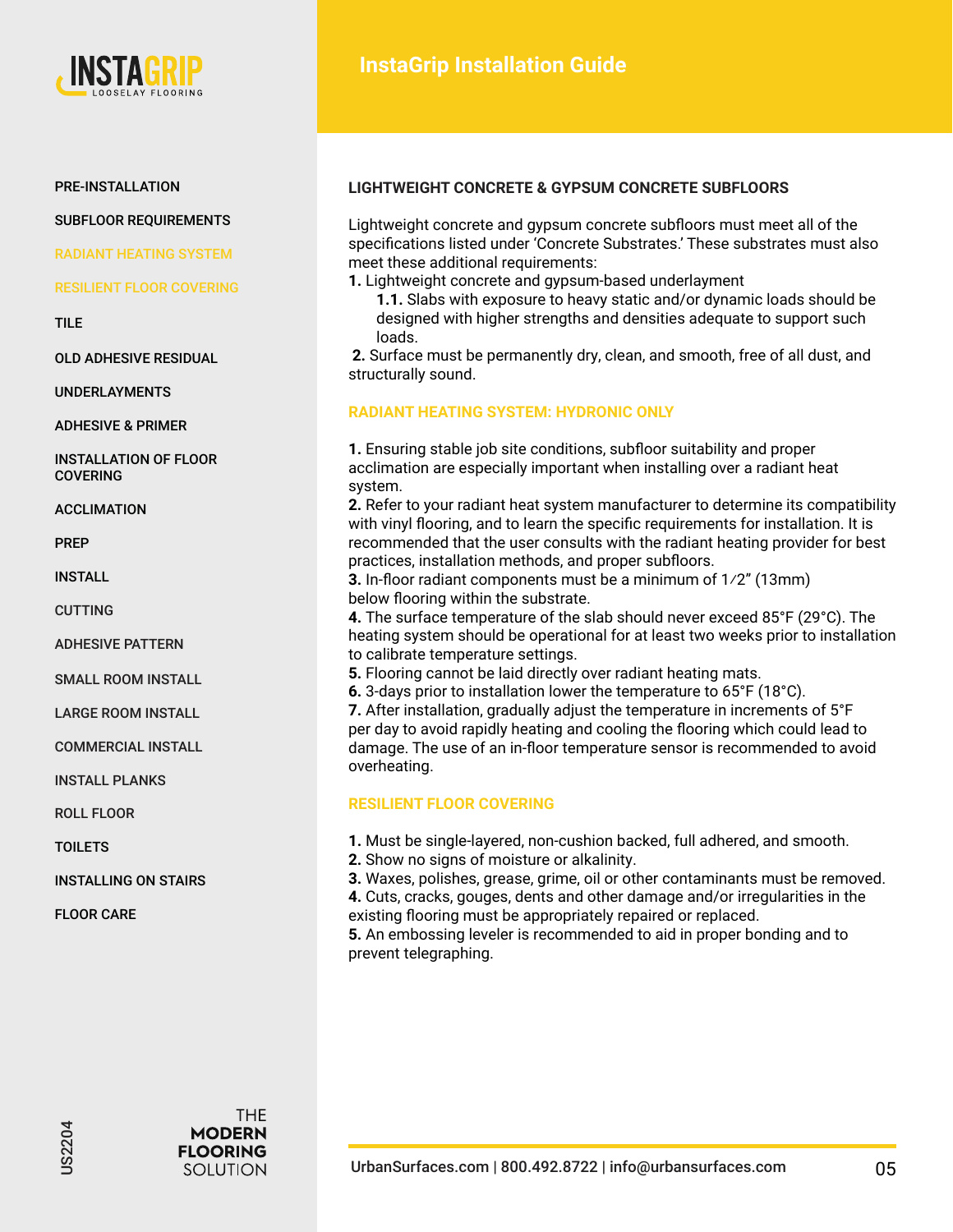

SUBFLOOR REQUIREMENTS

RADIANT HEATING SYSTEM

RESILIENT FLOOR COVERING

#### TILE

OLD ADHESIVE RESIDUAL

UNDERLAYMENTS

ADHESIVE & PRIMER

INSTALLATION OF FLOOR **COVERING** 

ACCLIMATION

PREP

INSTALL

CUTTING

ADHESIVE PATTERN

SMALL ROOM INSTALL

LARGE ROOM INSTALL

COMMERCIAL INSTALL

INSTALL PLANKS

ROLL FLOOR

**TOILETS** 

INSTALLING ON STAIRS

FLOOR CARE

# **QUARRY TILE, TERRAZZO, CERAMIC TILE, POURED FLOORS (EPOXY, POLYMERIC, SEAMLESS)**

- **1.** Must be totally cured and well bonded to the concrete.
- **2.** Must be free of any residual solvents and petroleum derivatives.
- **3.** Waxes, polishes, grease, grime, and oil must be removed.
- **4.** Show no signs of moisture or alkalinity.

**5.** Cuts, cracks, gouges, dents, and other irregularities in the existing floor covering must be repaired or replaced.

**6.** Fill any low spots, holes, chips and seams that may telegraph through the new flooring. Substrate must also meet the floor flatness requirements.

**7.** Grind any highly polished or irregular/ smooth surfaces. Quarry tile or ceramic tile grout joints and textured surfaces must be filled with an embossing leveler or substrate manufacturer approved material.

# **OLD ADHESIVE RESIDUAL**

**1.** If any type of adhesive is present, it must be dealt with in one of two ways:

**1.1.** It may be mechanically removed with a method such as bead blasting or scarifying if it is safe to do so.

- **1.2.** A self-leveling Portland based underlayment may be applied over it.
	- **1.2.1.** Verify with the substrate manufacturer for application instructions, guidelines, suitability, and warranties.

**2.** Never use solvents or citrus adhesive removers to remove old adhesive residue. Solvents or other removers left in/on the subfloor may affect the new adhesive and floor covering.

# **CAUTION:**

 Skim coating over old adhesive is not advised. The adhesive may break down and could lead to a failure. The old adhesive may not allow the resilient flooring to retain its dimensional stability, possibly leading to unnecessary indentations.

# **NON-APPROVED SUBSTRATES**

- Carpeting/Carpet PAD Parquet
- Cork Cushioned Vinyl Flooring
- Engineered Hardwood Sleeper Substrates
- 
- Floating Floors Rubber
- Laminate

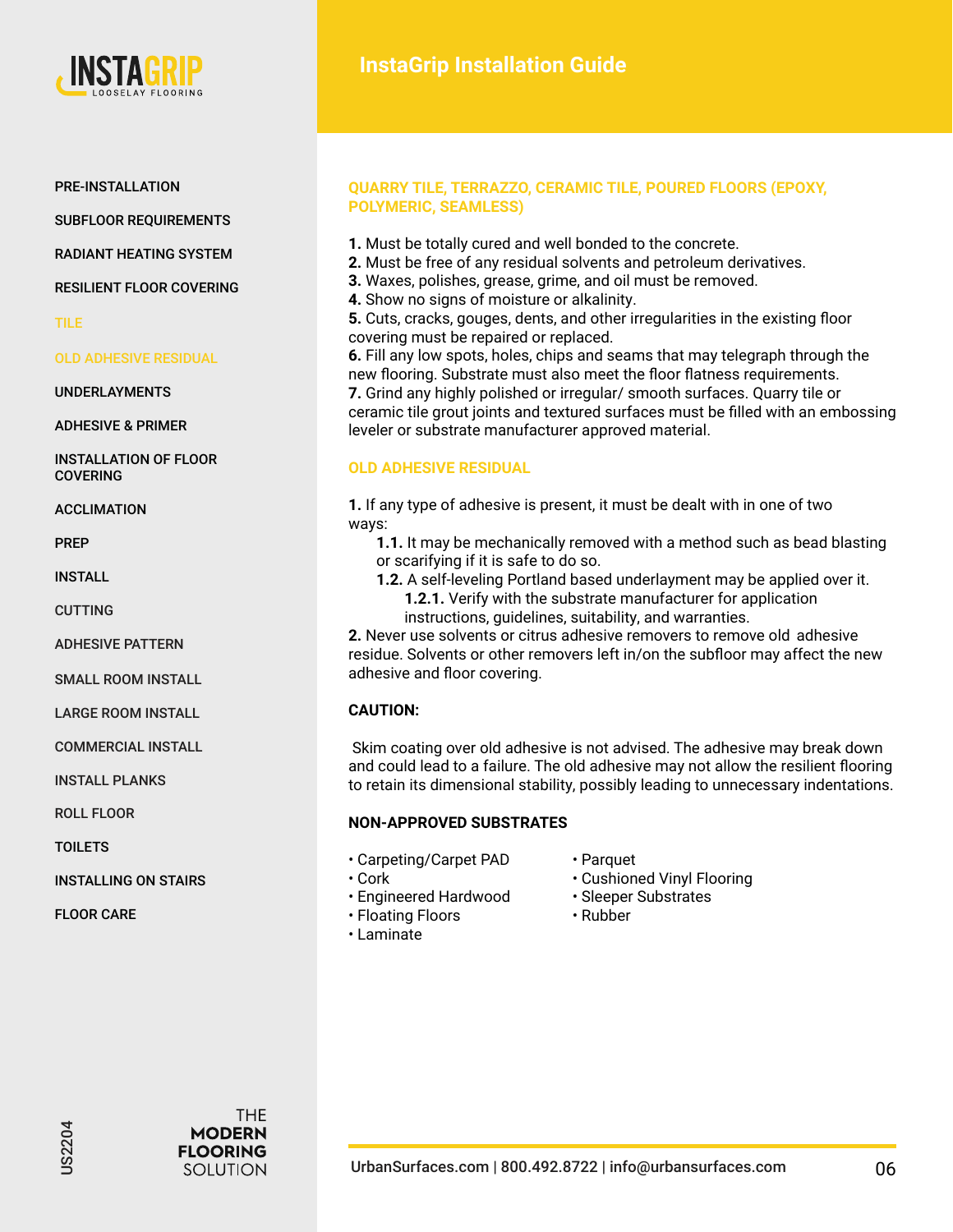

#### PRE-INSTALLATION

SUBFLOOR REQUIREMENTS

RADIANT HEATING SYSTEM

RESILIENT FLOOR COVERING

TILE

OLD ADHESIVE RESIDUAL

UNDERLAYMENTS

ADHESIVE & PRIMER

INSTALLATION OF FLOOR **COVERING** 

**ACCLIMATION** 

PREP

INSTALL

CUTTING

ADHESIVE PATTERN

SMALL ROOM INSTALL

LARGE ROOM INSTALL

COMMERCIAL INSTALL

INSTALL PLANKS

ROLL FLOOR

**TOILETS** 

INSTALLING ON STAIRS

FLOOR CARE

#### **UNDERLAYMENTS**

Leggett & Platt's Whisper Step® or an underlayment meeting the same specifications of density, thickness and material type may be used with Urban Surfaces resilient products if desired. Please follow the manufacturer's specifications and directions for installation of a vinyl glue down floor. The installer/owner is responsible for making sure the underlayment is suitable.

#### **ADHESIVE & PRIMER**

Prior to application, determine if the substrate is porous or non-porous. Follow the instructions of the adhesive manufacturer for porous or non-porous substrates. Always ensure to roll and cross roll the flooring with a 75-100lb 3-section roller in accordance with the adhesive direction to ensure proper adhesive transfer and bond. Use a hand roller in areas that cannot be reached with a 75-100lb 3-section roller.

#### **Recommended Adhesive:**

3010 for Residential Applications 3020 for Commercial Applications

# **INSTALLATION OF THE FLOOR COVERING**

Whether you're a pro or DIY homeowner, installing Urban Surfaces InstaGrip flooring couldn't be easier. No power saws needed; resilient flooring scores and snaps with a simple utility knife. Minimal glue needed, just lay the planks out!

#### **ACCLIMATION**

• Stack boxes no more than 3 cartons (3ft.) high and space out the stacks. Keep away from direct sunlight.

• Flooring does not need to be taken out of the boxes, just opened at the ends. • It is important that flooring products maintain a constant temperature

between 65°F (18°C) and 85°F (29°C) for 48 hours prior to, during, and 72 hours after installation.

• Thereafter, maintain a room and floor temperature between 60°F (15.5°C) and 95°F (35°C). An HVAC system must be on and functional.

#### **PREP**

- Prepare subfloor to be dry, smooth, level, clean and dust-free.
- See subfloor and substrate requirements prior to installation.

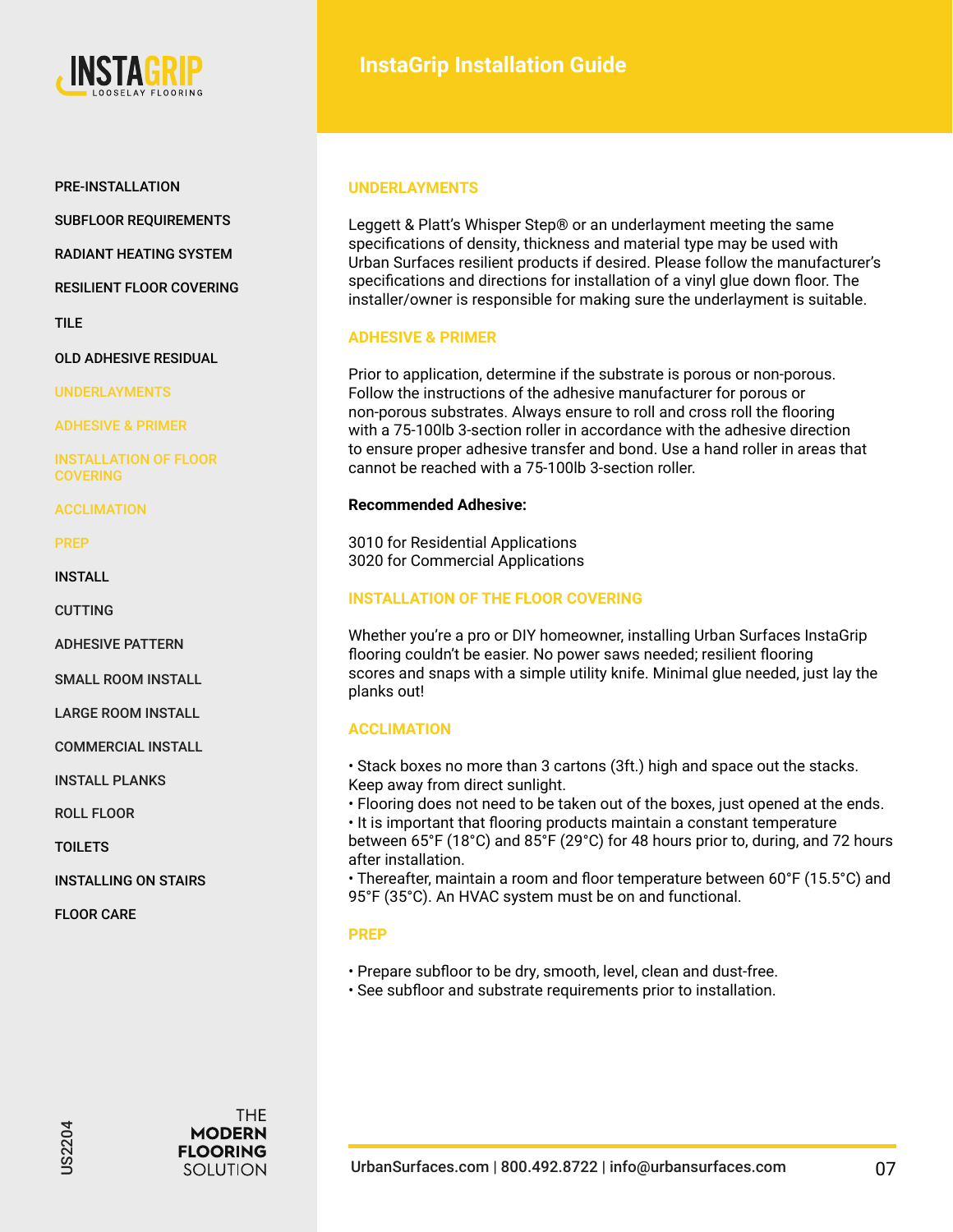

#### PRE-INSTALLATION

SUBFLOOR REQUIREMENTS

RADIANT HEATING SYSTEM

RESILIENT FLOOR COVERING

TILE

OLD ADHESIVE RESIDUAL

UNDERLAYMENTS

ADHESIVE & PRIMER

INSTALLATION OF FLOOR COVERING

ACCLIMATION

PREP

#### INSTALL

**CUTTING** 

ADHESIVE PATTERN

SMALL ROOM INSTALL

LARGE ROOM INSTALL

COMMERCIAL INSTALL

INSTALL PLANKS

ROLL FLOOR

**TOILETS** 

US2204

INSTALLING ON STAIRS

FLOOR CARE

#### **INSTALL**

- **1. Choose starting wall**
- **2. Determine an installation pattern**





**RANDOM**





**HERRINGBONE**

#### **3. Draw a guide line**

For an even, consistent look the flooring should be installed square to the room. Creating a guideline will make sure your installation looks professionally finished and square.

**3.1.** Choose two locations towards the ends of the starting wall, this will allow you to draw an accurate guideline across the room.

**3.2.** From both locations measure an equal distance from the starting wall out towards the room and mark with a pencil or permanent marker.

**3.3.** Snap a chalk line between the two points connecting them.

**3.4.** Draw over chalk with pencil or permanent marker so the guideline is visible.

#### **4. Determine how many planks are needed length and width wise from wall to wall**

**4.1.** Measure your starting wall

**4.2.** Divide the length of the wall by the length of the plank. This will determine how many planks will be needed for each row.

**4.3.** Cut the starting and ending plank so they are no shorter than 8".

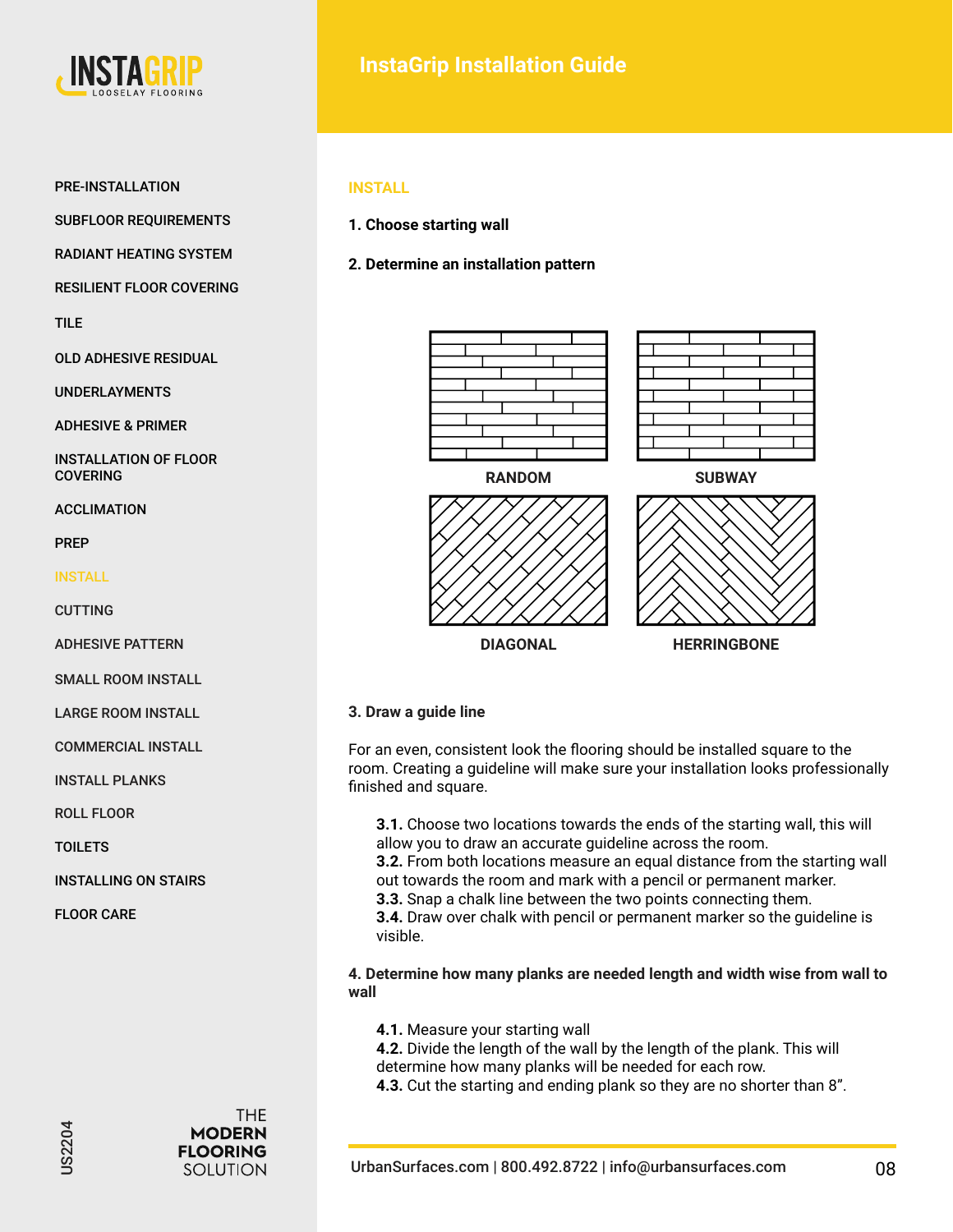

#### PRE-INSTALLATION

SUBFLOOR REQUIREMENTS

RADIANT HEATING SYSTEM

RESILIENT FLOOR COVERING

TILE

OLD ADHESIVE RESIDUAL

UNDERLAYMENTS

ADHESIVE & PRIMER

INSTALLATION OF FLOOR COVERING

ACCLIMATION

PREP

INSTALL

CUTTING

ADHESIVE PATTERN

SMALL ROOM INSTALL

LARGE ROOM INSTALL

COMMERCIAL INSTALL

INSTALL PLANKS

ROLL FLOOR

**TOILETS** 

INSTALLING ON STAIRS

FLOOR CARE

- **4.3.1.** To cut a plank, simply measure and mark the plank with a pencil. Then, use a straight edge and utility knife to score and snap.
- **4.4.** Do the same for the short side of the planks on the opposite walls
- **4.5.** Cut the starting and ending plank lengthwise (Ripping) so the width is not less than 3" (if possible)

**4.5.1.** To rip a plank, simply measure and mark the plank lengthwise with a pencil. Then, use a straight edge and utility knife to score and snap.

# **CUTTING**

- To cut a plank, simply measure and mark the plank with a pencil. Then, use a straight edge and utility knife to score and snap.
- To cut a plank lengthwise (Ripping), simply measure and mark the plank lengthwise with a pencil. Then, use a straight edge and utility knife to score and snap.

## **ADHESIVE PATTERN**

Choose appropriate installation type depending on the size of the project and level of foot traffic.

- **1.** Perimeter-Only Adhesive (Small Rooms)
- **2.** Diamond Shaped Adhesive (Large Rooms -For walls longer than 12'-)
- **3.** Full Spread Adhesive (Commercial)

# **SMALL ROOM INSTALL - SPREAD PERIMETER ADHESIVE**

- **1.** Spread a 4" band of adhesive around the perimeter and between doorways and openings.
	- **1.1.** For easier install: Use double sided flooring tape in lieu of adhesive. **1.2.** Push tape firmly onto the floor with your palm before peeling off the backing. Peel off only enough backing for one length of plank at a time.



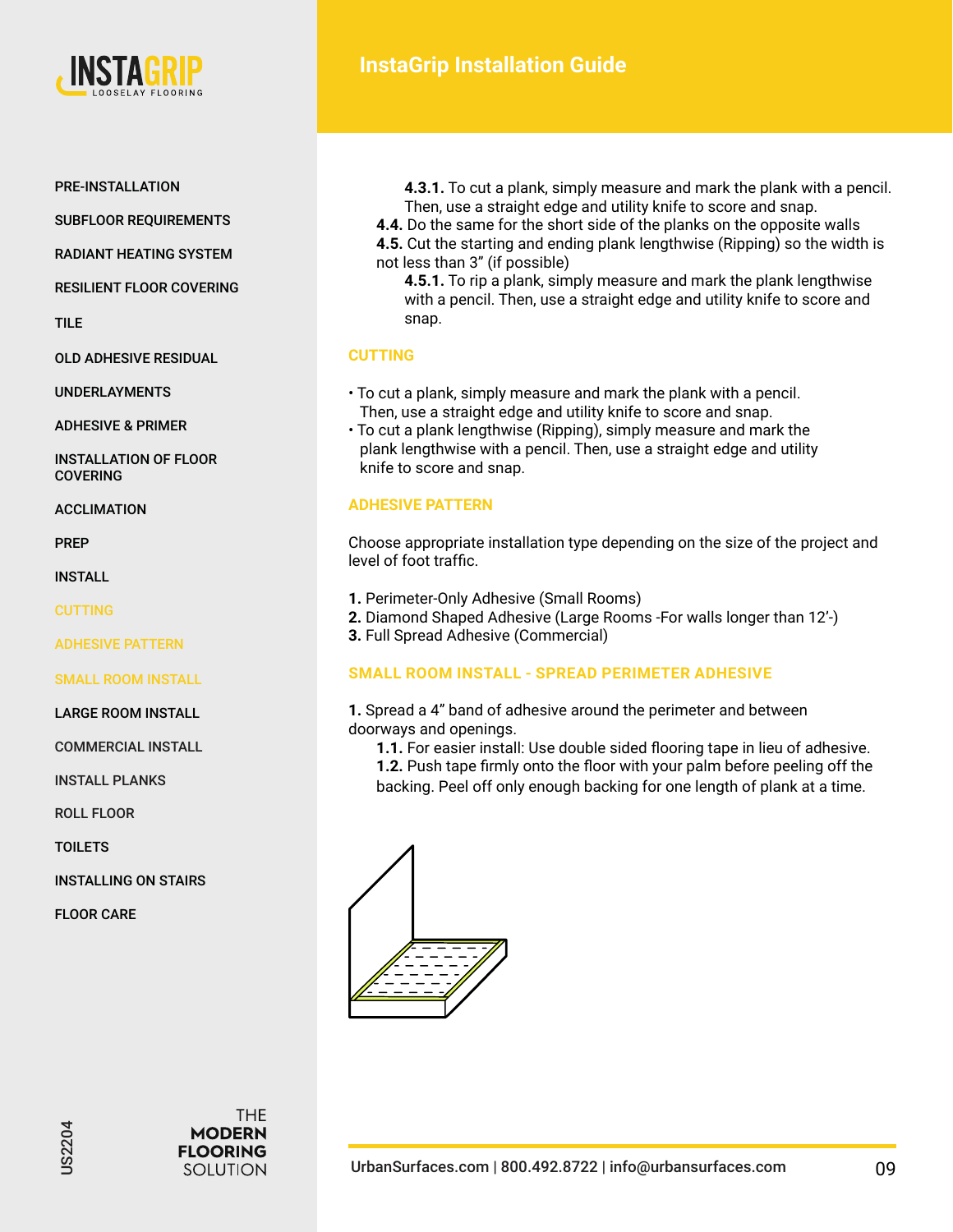

SUBFLOOR REQUIREMENTS

RADIANT HEATING SYSTEM

RESILIENT FLOOR COVERING

TILE

OLD ADHESIVE RESIDUAL

UNDERLAYMENTS

ADHESIVE & PRIMER

INSTALLATION OF FLOOR COVERING

ACCLIMATION

PREP

INSTALL

CUTTING

ADHESIVE PATTERN

SMALL ROOM INSTALL

LARGE ROOM INSTALL

COMMERCIAL INSTALL

INSTALL PLANKS

ROLL FLOOR

**TOILETS** 

INSTALLING ON STAIRS

FLOOR CARE

#### **LARGE ROOM INSTALL - DIAMOND SPREAD ADHESIVE**

**1.** Spread a 4" band of adhesive around the perimeter and between doorways and openings.

**2.** Spread a 4" band of adhesive every 24" in a 45 Degree diamond shaped grid pattern across the room



#### **TIP:**

For easier install: Use double sided flooring tape in lieu of adhesive.

**•** Push tape firmly onto the floor with your palm before peeling off the backing. Peel off only enough backing for one length of plank at a time.

# **COMMERCIAL INSTALL - FULL SPREAD ADHESIVE**

**1.** Apply adhesive across the installation area in sections that are workable within the allowed open time per the adhesive manufacturer. **2.** Spread adhesive in such a way that you can reach the guideline to install the first row.



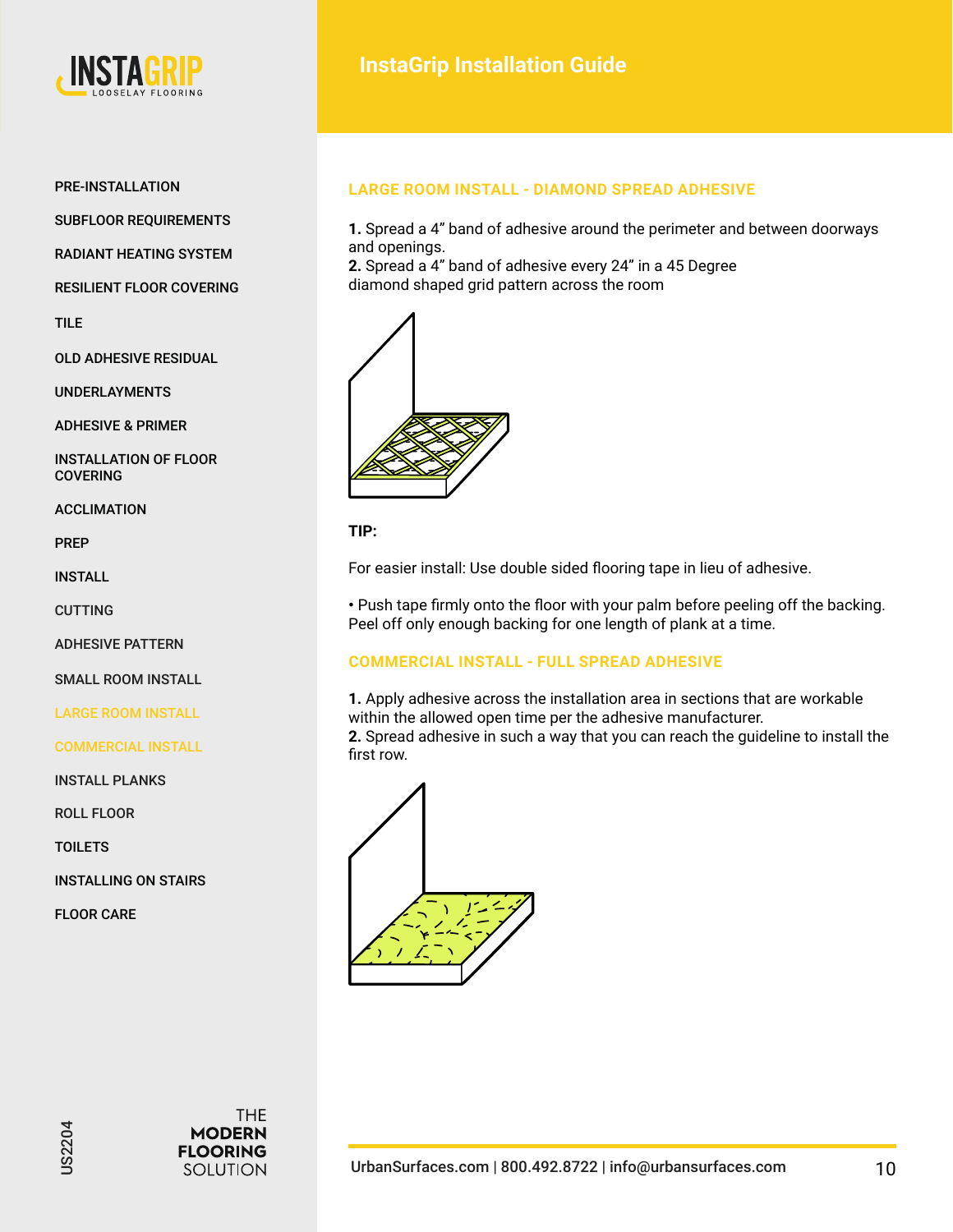

#### PRE-INSTALLATION

SUBFLOOR REQUIREMENTS

RADIANT HEATING SYSTEM

RESILIENT FLOOR COVERING

TILE

OLD ADHESIVE RESIDUAL

UNDERLAYMENTS

ADHESIVE & PRIMER

INSTALLATION OF FLOOR **COVERING** 

ACCLIMATION

PREP

INSTALL

ADHESIVE PATTERN

SMALL ROOM INSTALL

LARGE ROOM INSTALL

COMMERCIAL INSTALL

CUTTING

INSTALL PLANKS

ROLL FLOOR

TOILETS

INSTALLING ON STAIRS

FLOOR CARE

#### **INSTALL PLANKS**

**1.** Install the first row along the Guide Line. **2.** Fit planks tightly together avoiding gaps. Keep your work square. **3.** Lay subsequent rows into the adhesive. Maintain proper spacing (at least 8") when staggering end joints.

**4.** To cut a plank, simply measure and mark the plank with a pencil. Then, use a straight edge and utility knife to score and snap.

**5.** Be mindful of pattern repeat and design.

**6**. Work from multiple boxes selecting different patterns creating a more random effect. If the same pattern is placed together, the finished floor will appear artificial.

#### **TIP:**

For cutting around irregular objects use the original packaging of the flooring box to cut out a rectangle equal to the size of the plank. Use the cardboard as a template to trace on and cut it to fit around pipes and other irregularities. Place the cardboard pattern on a plank, trace the outline and cut along the traced lines. Cutting the product into a fine point may lead to delamination which would not be considered a defect. Fuse the point utilizing an ethyl cyanoacrylate-based super glue.

#### **ROLL FLOOR**

If using a pressure sensitive adhesive, roll the flooring with a 75-100lb 3-section hard surface floor roller to ensure proper adhesive transfer and bond. Use a hand roller in hard to reach areas.

#### **TOILETS**

**1.** When installing in restrooms, toilets will need to be removed.

**2.** Once the toilet has been removed, use the same method of cutting around irregular objects to cut around the toilet flange and bolts. Ensure to leave a 1/8" expansion gap including around toilet bolts.

**3.** Re-install toilet.

**4.** Seal around the toilet using a premium waterproof 100% silicone sealant.